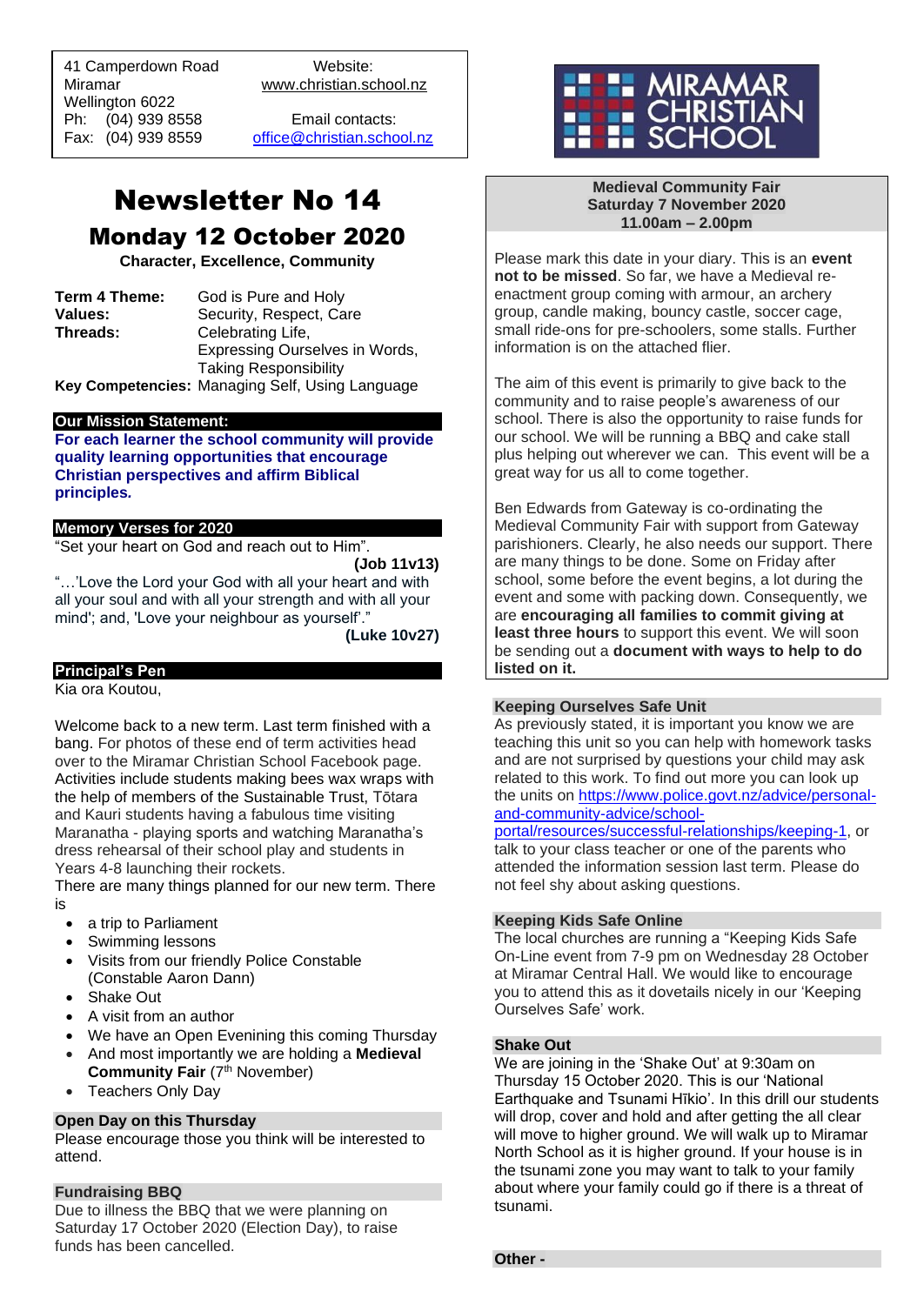## *Community Consultation*

Thank you to the parents who have already done a consultation interview on their views about the education and our school. If you are keen to be part of the consultation, please come and make a time with me (Mrs Kaye Gillies).

## *English Language Learning Opportunity*

Kiwi Class have contacted our school to let parents know they offer Free English and Employment Support. They run classes that help improve reading, writing, listening and speaking. Free childcare is available for 0- 5-year old's in various locations. If this sounds like something you would find helpful contact Elizabeth Young on 04 384 3693; 021,02750284 or [Elizabeth.young@kiwiclass.org.nz.](mailto:Elizabeth.young@kiwiclass.org.nz)

### **Prayer**

#### **Praise**

- For the opportunity to provide Christian schooling in Wellington.
- For the increased number of enquiries.
- For answers to prayers.

#### **Prayer**

- That God will help students to value and learn the ways they can keep themselves safe.
- That we, staff and whānau, would recognise teachable moments that can impact lives. For God's wisdom, anointing and blessing on the work of our Principal, teaching staff, office manager and children.
- That current and future enquiries would turn into enrolments.
- Those who wish to come to Miramar Christian School would find suitable accommodation within proximity of the school.
- That God would continue to make Miramar Christian School visible in the community.
- That we as a Christian School Community would find practical ways to help others in our local and wider communities – that we could be a blessing to others.

### **Prayer Students**

• For our prayer students and their families: - **Week 1:** Nova, Daniel, Justine **Week 2:** Joseph, Sofia, Josiah

I have attached our complaints procedure for your information. We thank you for your on-going support. If you have any questions I can help with, please contact me (Mrs Kaye Gillies) on 021 293 5390.

> Shalom and Ngā Mihi **Kaye Gillies Principal**

## SCHOOL DIARY

| <b>Every Mon</b>      | Assembly (time to be advised)               |
|-----------------------|---------------------------------------------|
| <b>Every Wed</b>      | Subway ordered lunch (optional)             |
| <b>Every Tues/Fri</b> | Wheels Day / Wear PE Uniform                |
| <b>Every Thurs</b>    | Technicraft (Yrs 7-8)                       |
| <b>Every Fri</b>      | Music Lessons, 8:30am - 10:45am             |
| <b>Every Sun</b>      | 10am Gatew ay Baptist Church - all w elcome |
| Oct                   |                                             |
| Mon 12 Oct            | Term 4 starts (9am)                         |
| Mon 12 Oct            | Assembly 2.30pm                             |
| Tues 13 Oct           | Swimming 2.00pm                             |
| Wed 14 Oct            | "Chilled Concert" Yr 1-3                    |
| Wed 14 Oct            | Trip to Parliament Yr 4-8                   |
| Thurs 15 Oct          | Shakeout 9.30am                             |
| Thurs 15 Oct          | Open Evening 6.00pm- 7.00pm                 |
| Fri 16 Oct            | Miramar Library Yr 4-8, 1.30pm              |
| Mon 19 Oct            | Assembly 2.30pm                             |
| Tues 21 Oct           | Swimming 2.00pm                             |
| Fri 23 Oct            | <b>Heart Foundation Nutrition Lessons</b>   |
| Mon 26 Oct            | <b>LABOUR DAY HOLIDAY</b>                   |
| Tues 27 Oct           | Swimming 2.00pm                             |
| Fri 30 Oct            | Heart Foundation - Leadership Yr 4-8        |
| Fri 30 Oct            | <b>MUFTI</b>                                |
| Mon 2 Nov             | Author Visit am                             |
| Mon 2 Nov             | Assembly 2.30pm                             |
| Tues 3 Nov            | Swimming 2.00pm                             |
| Fri 6 Nov             | Heart Foundation - Leadership Yr 4-8        |
| Fri 6 Nov             | Heart Foundation - Māori games              |
| Fri 6 Nov             | Begin event set up                          |
| Sat 7 Oct             | Medieval Community Fair 11.00am-2.00pm      |
| Nov                   |                                             |
| Mon 9 Nov             | TEACHERS ONLY DAY- SCHOOL CLOSED            |

### **Free Home Fire Safety Visits!**



Fire and Emergency New Zealand offers these visits to help people make their homes fire safe for them and their families.

We are available to provide free information, can help install and test smoke alarms, or provide a free smoke alarm to those who are eligible.

Please let your networks know about this service.

For more information or to book a free visit, contact your local fire station or email: [FENZwellington@fireandemergency.nz](mailto:FENZwellington@fireandemergency.nz)